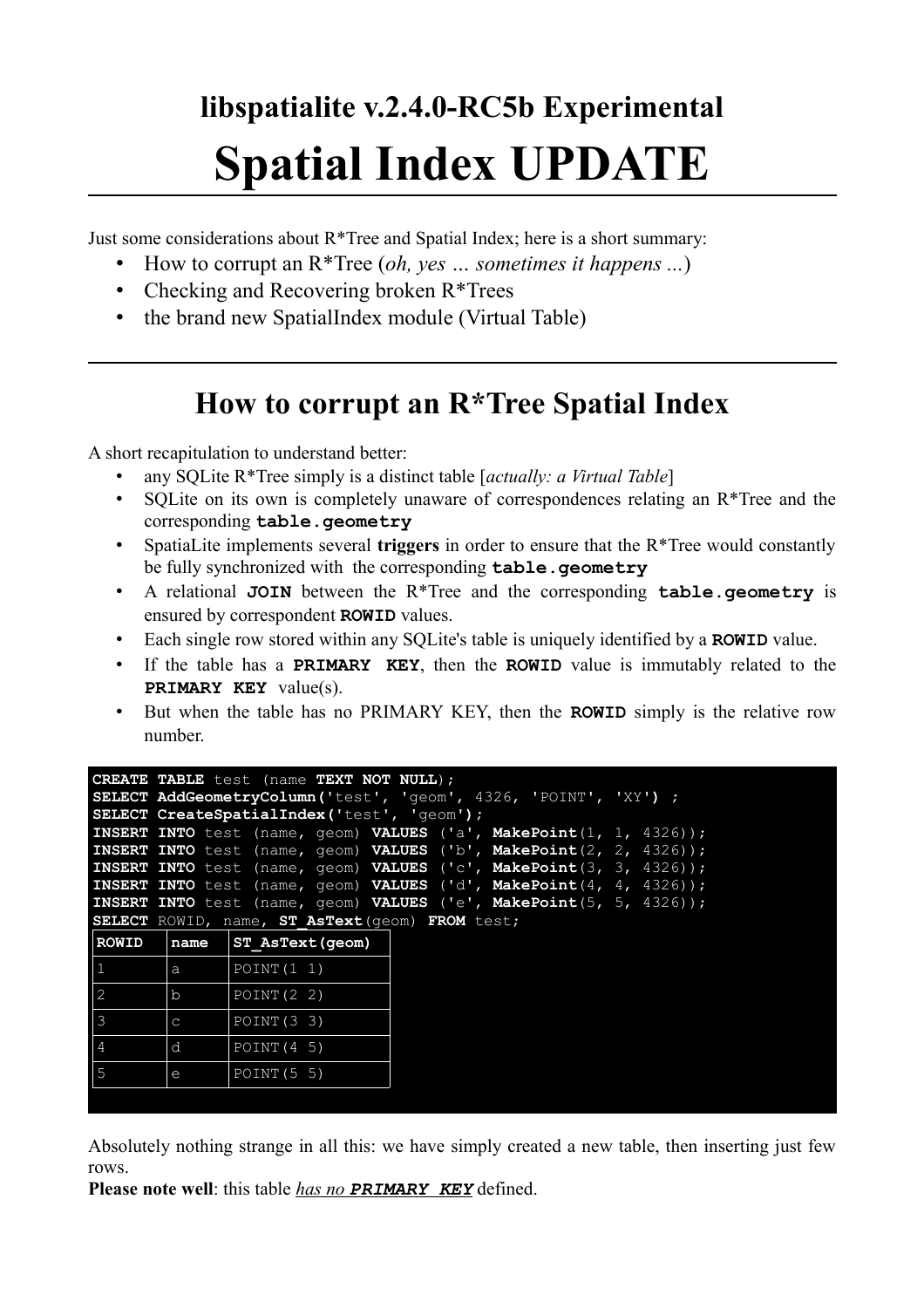| SELECT pkid, xmin, xmax, ymin, ymax FROM idx test geom;                  |              |               |          |          |  |  |  |
|--------------------------------------------------------------------------|--------------|---------------|----------|----------|--|--|--|
| $ $ pkid                                                                 | xmin         | xmax          | ymin     | ymax     |  |  |  |
| 1                                                                        | 1.000000     | 1,000000      | 1,000000 | 1,000000 |  |  |  |
| $\vert$ 2                                                                | 2,000000     | 2.000000      | 2,000000 | 2.000000 |  |  |  |
| $\overline{\mathbf{3}}$                                                  | 3.000000     | 3.000000      | 3.000000 | 3.000000 |  |  |  |
| 4                                                                        | 4.000000     | 4.000000      | 4.000000 | 4.000000 |  |  |  |
| $5\phantom{.0}$                                                          | 5.000000     | 5.000000      | 5.000000 | 5.000000 |  |  |  |
| SELECT ROWID, name, ST AsText (geom)                                     |              |               |          |          |  |  |  |
| FROM test                                                                |              |               |          |          |  |  |  |
| WHERE ROWID IN (                                                         |              |               |          |          |  |  |  |
| SELECT pkid                                                              |              |               |          |          |  |  |  |
| FROM idx test geom<br>WHERE pkid MATCH RTreeIntersects( $2, 2, 3, 3$ )); |              |               |          |          |  |  |  |
| <b>ROWID</b><br>ST AsText (geom)<br>name                                 |              |               |          |          |  |  |  |
| 2                                                                        | $\mathbf b$  | POINT $(2 2)$ |          |          |  |  |  |
| $\overline{\mathbf{3}}$                                                  | $\mathsf{C}$ | POLNT(3, 3)   |          |          |  |  |  |
|                                                                          |              |               |          |          |  |  |  |

**Test #1:** we'll simply query the R\*Tree then performing a trivial query using the R\*Tree. Not at all surprisingly, anything runs as expected.

| DELETE FROM test WHERE name IN ('a', 'd', 'e');    |              |                        |  |  |  |  |  |  |
|----------------------------------------------------|--------------|------------------------|--|--|--|--|--|--|
| VACUUM;                                            |              |                        |  |  |  |  |  |  |
| SELECT ROWID, name, ST AsText(qeom)                |              |                        |  |  |  |  |  |  |
| <b>FROM test</b>                                   |              |                        |  |  |  |  |  |  |
| <b>WHERE ROWID IN (</b>                            |              |                        |  |  |  |  |  |  |
| SELECT pkid                                        |              |                        |  |  |  |  |  |  |
| FROM idx test geom                                 |              |                        |  |  |  |  |  |  |
| WHERE pkid MATCH RTreeIntersects( $2, 2, 3, 3$ )); |              |                        |  |  |  |  |  |  |
| <b>ROWID</b>                                       | name         | <b>ST AsText(geom)</b> |  |  |  |  |  |  |
| $\overline{2}$                                     | $\mathsf{C}$ | POINT (3 3)            |  |  |  |  |  |  |
|                                                    |              |                        |  |  |  |  |  |  |

**Test #2:** we'll just DELETE some rows; then we'll VACUUM the DB in order to reclaim any unused storage space.

And finally we'll perform the same identical query using the R\*Tree Spatial Index: but this time we'll get a *wrong result set*. A row is obviously missing.

Why ? really simple to explain ... because the R<sup>\*</sup>Tree is now severely *corrupted*.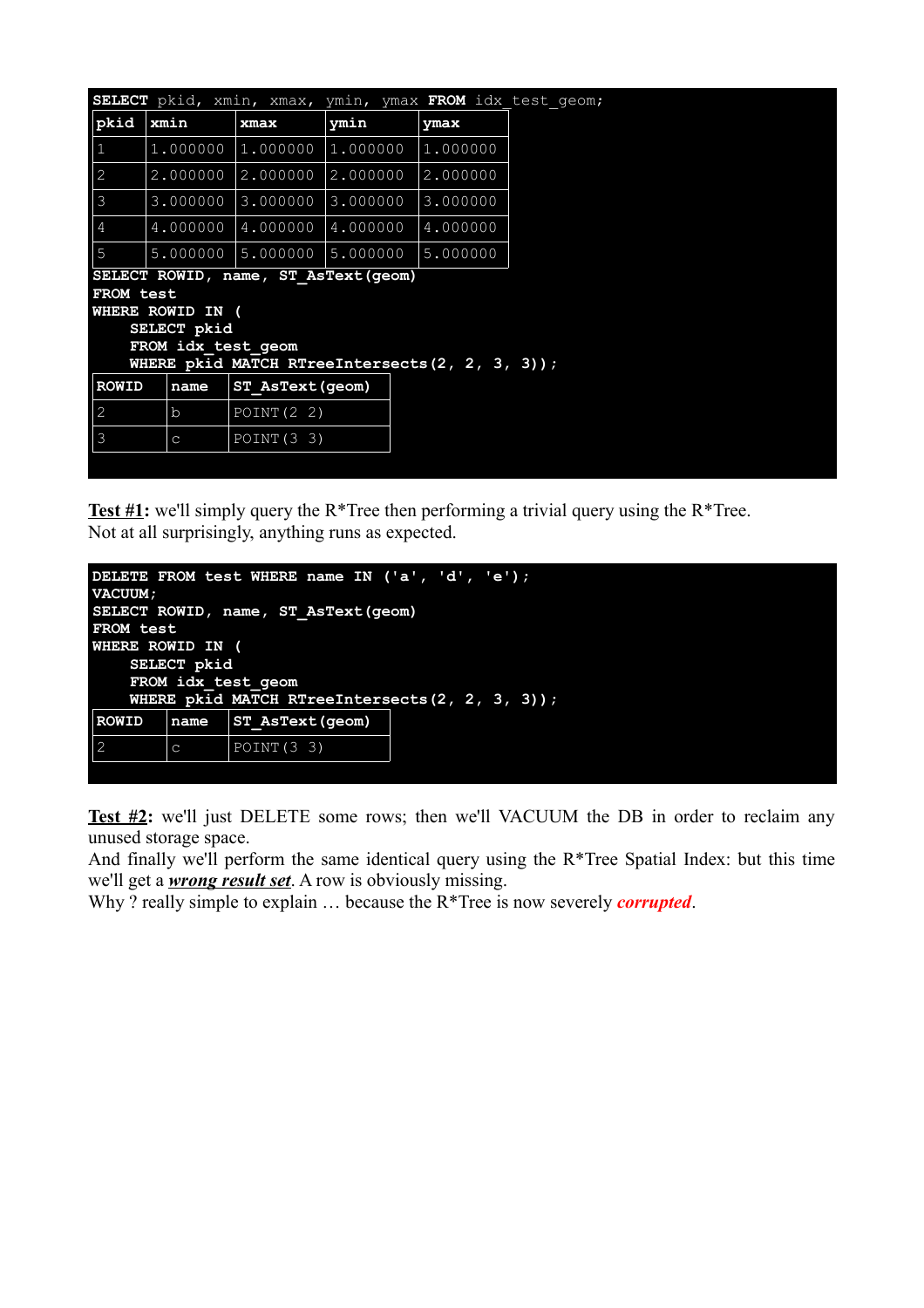|                                                                      |          |  | <b>SELECT</b> ROWID, name, ST AsText (geom) FROM test; |          |          |  |  |
|----------------------------------------------------------------------|----------|--|--------------------------------------------------------|----------|----------|--|--|
| <b>ROWID</b>                                                         | name     |  | ST AsText (geom)                                       |          |          |  |  |
| $\mathbf{1}$                                                         | lb       |  | POINT $(2 2)$                                          |          |          |  |  |
| $\vert$ 2                                                            | l C      |  | POLNT(3, 3)                                            |          |          |  |  |
| xmin, xmax, ymin, ymax FROM idx test geom;<br>pkid,<br><b>SELECT</b> |          |  |                                                        |          |          |  |  |
| $\vert$ pkid                                                         | xmin     |  | xmax                                                   | ymin     | ymax     |  |  |
| $\vert$ 2                                                            | 2.000000 |  | 2.000000                                               | 2.000000 | 2.000000 |  |  |
| $\vert$ 3                                                            | 3.000000 |  | 3.000000                                               | 3.000000 | 3.000000 |  |  |
|                                                                      |          |  |                                                        |          |          |  |  |

**Post Mortem:** performing a **VACUUM** compacts any unused space: and consequently **ROWID**s for the **test** table have been reassigned.

But the corresponding R\*Tree is still exactly the same as above: **it's a real catastrophe** !!! Relational correspondences between the main table rows and the R\*Tree aren't any longer valid.

**Please note well**: all this happens simply because the **test** table has no **PRIMARY KEY** defined (a not so common condition).

**Please note well (2)**: there is absolutely no way to prevent such catastrophe: SpatiaLite fully relies upon **triggers** to ensure consistency between the main table and the corresponding R\*Tree. But trigger are (quite obviously) disabled while performing a **VACUUM** operation.

Anyway, if the table correctly has a declared **PRIMARY KEY** performing a VACUUM is an absolutely safe and risk-free operation.

This issue simply affects any table without a **PRIMARY KEY**; and in this case too corruption arises only when a **VACUUM** is performed after executing some **DELETE**.

#### You are now warned.

- 1. defining any table without any supporting PRIMARY KEY is strongly discouraged
- 2. and can lead to severe Spatial Index inconsistencies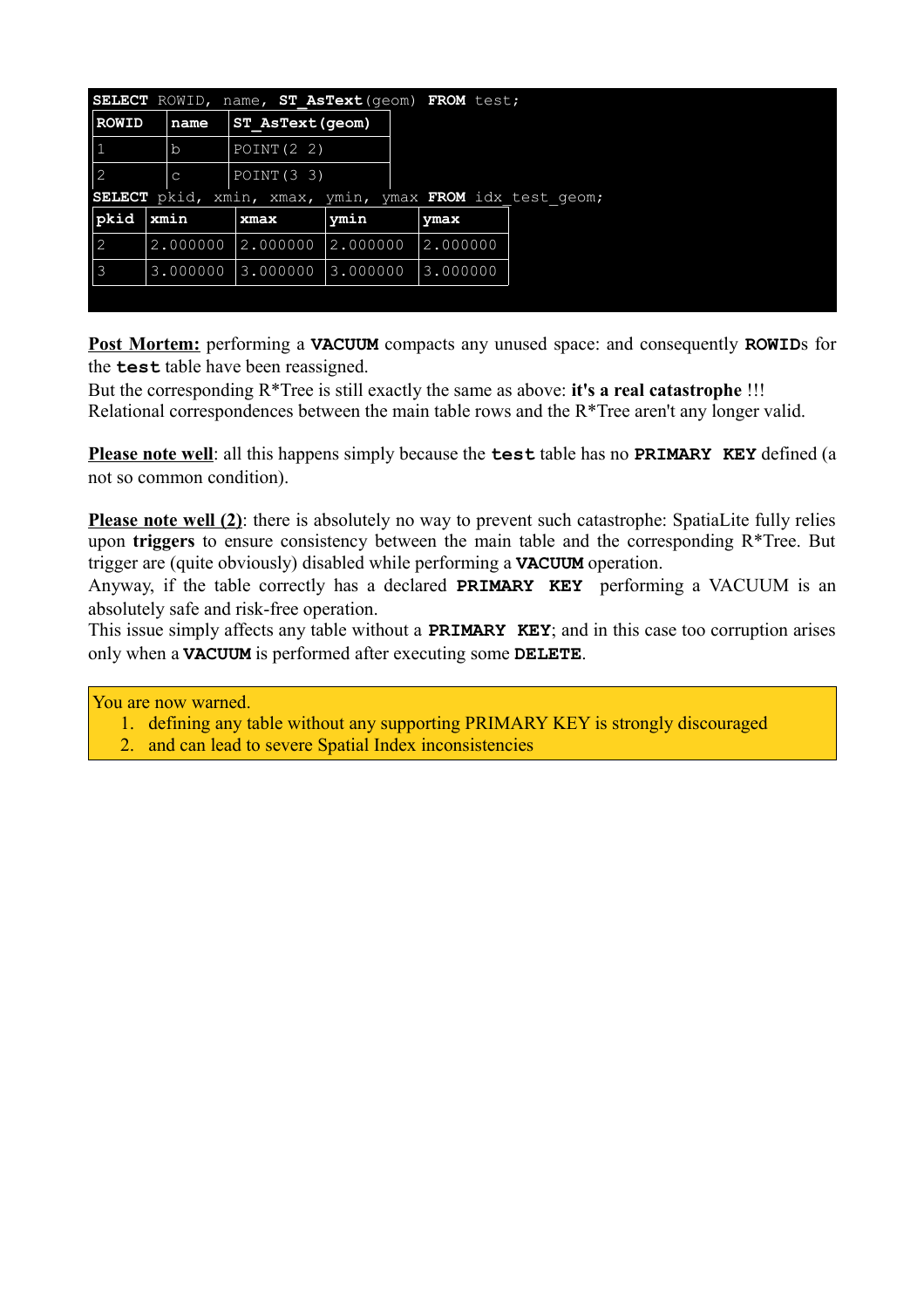## **Checking and Recovering broken R\*Trees**

```
SELECT CheckSpatialIndex('test', 'geom');
> 0
SELECT RecoverSpatialIndex('test', 'geom');
> 1
SELECT CheckSpatialIndex();
> 1
SELECT ROWID, name, ST_AsText(geom)
FROM test
WHERE ROWID IN (
    SELECT pkid
    FROM idx_test_geom
   WHERE pkid MATCH RTreeIntersects(2, 2, 3, 3));
ROWID name ST_AsText(geom)
        b POINT(2 2)
2 |c| POINT (3 3)
```
The **ChekSpatialIndex()** function will check if the required Spatial Index is valid and fully consistent.

And the **RecoverSpatialIndex()** function will attempt to recover the required Spatial Index into a valid and fully consistent state.

Syntax:

```
SELECT CheckSpatialIndex('test', 'geom');
SELECT CheckSpatialIndex();
SELECT RecoverSpatialIndex('test', 'geom');
SELECT RecoverSpatialIndex('test', 'geom', 1);
SELECT RecoverSpatialIndex();
SELECT RecoverSpatialIndex(1);
```
The ChekSpatialIndex() function comes in two flavors:

- you can specify both a **table** and a **geometry-column**: in this case only the corresponding R\*Tree (if actually existing) will be checked.
- otherwise you can invoke this function with no arguments: in this case any  $R*Tree$  (as defined into **geomety\_columns**) will be checked.

The Recover Spatial Index () function supports more options:

- you can specify both a **table** and a **geometry-column**: in this case only the corresponding  $R^*$ Tree (if actually existing) will checked first; and only if it is found to be in an inconsistent state will then be actually recovered.
- same as above, but appending a further **TRUE** boolean value: in this case the R<sup>\*</sup>Tree will be unconditionally recovered.
- otherwise you can invoke this function with no arguments: in this case any R\*Tree (as defined into **geomety** columns) will be checked first, and eventually recovered if required.
- and finally you can invoke this function passing a single **TRUE** boolean value; in this case any R<sup>\*</sup>Tree (as defined into **geomety** columns) will be unconditionally recovered.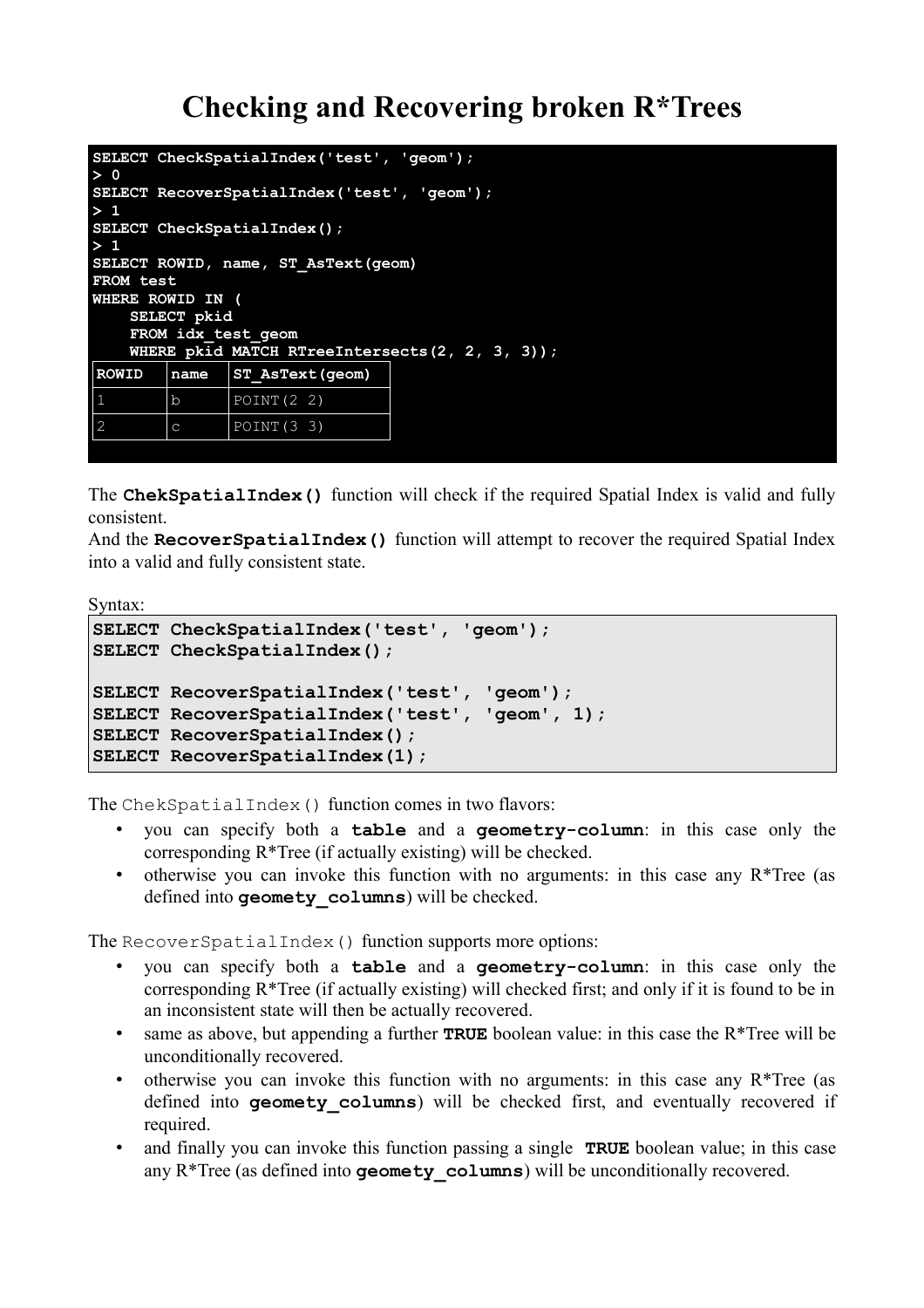The brand new *VirtualSpatialIndex* modyke is intended to simplify R\*Tree Spatial Index usage in SQL queries. As you already know, in SQLite / SpatiaLite R\*Tree Virtual Tables can be actually used an a very efficient Spatial Index: anyway an explicit **sub-query** is required in order to inquiry the corresponding Spatial Index.

```
SELECT lc1.lc_name AS "Tuscan Local Council",
  c1.county_name AS "Tuscan County",
  lc2.lc_name AS "Neighbour LC",
  c2.county_name AS County,
  r2.region_name AS Region
FROM local_councils AS lc1,
  local_councils AS lc2,
  counties AS c1, 
  counties AS c2,
  regions AS r1,
  regions AS r2
WHERE c1.county_id = lc1.county_id
  AND c2.county_id = lc2.county_id
  AND r1.region_id = c1.region_id
  AND r2.region_id = c2.region_id
  AND r1.region_name LIKE 'toscana'
  AND r1.region_id <> r2.region_id
  AND ST_Touches(lc1.geometry, lc2.geometry)
  AND lc2.ROWID IN (
    SELECT pkid
      FROM idx_local_councils_geometry
      WHERE pkid MATCH RTreeIntersects(
        MbrMinX(lc1.geometry),
        MbrMinY(lc1.geometry),
        MbrMaxX(lc1.geometry),
        MbrMaxY(lc1.geometry)))
ORDER BY c1.county_name, lc1.lc_name;
```
[taken from: [http://www.gaia-gis.it/spatialite-2.4.0-4/spatialite-cookbook/html/neighbours.html\]](http://www.gaia-gis.it/spatialite-2.4.0-4/spatialite-cookbook/html/neighbours.html)

The above SQL queries exemplifies how an R\*Tree Spatial Index was accessed following the *classic* way:

- specifying the R\*Tree table was required: **FROM idx\_local\_councils\_geometry**
- a *geo-callback* function was required in order to specify the MBR to be searched for: **WHERE pkid MATCH RtreeIntersects(...)**
- and in turn this required to explicitly set the MBR corners: **MbrMinX()** ...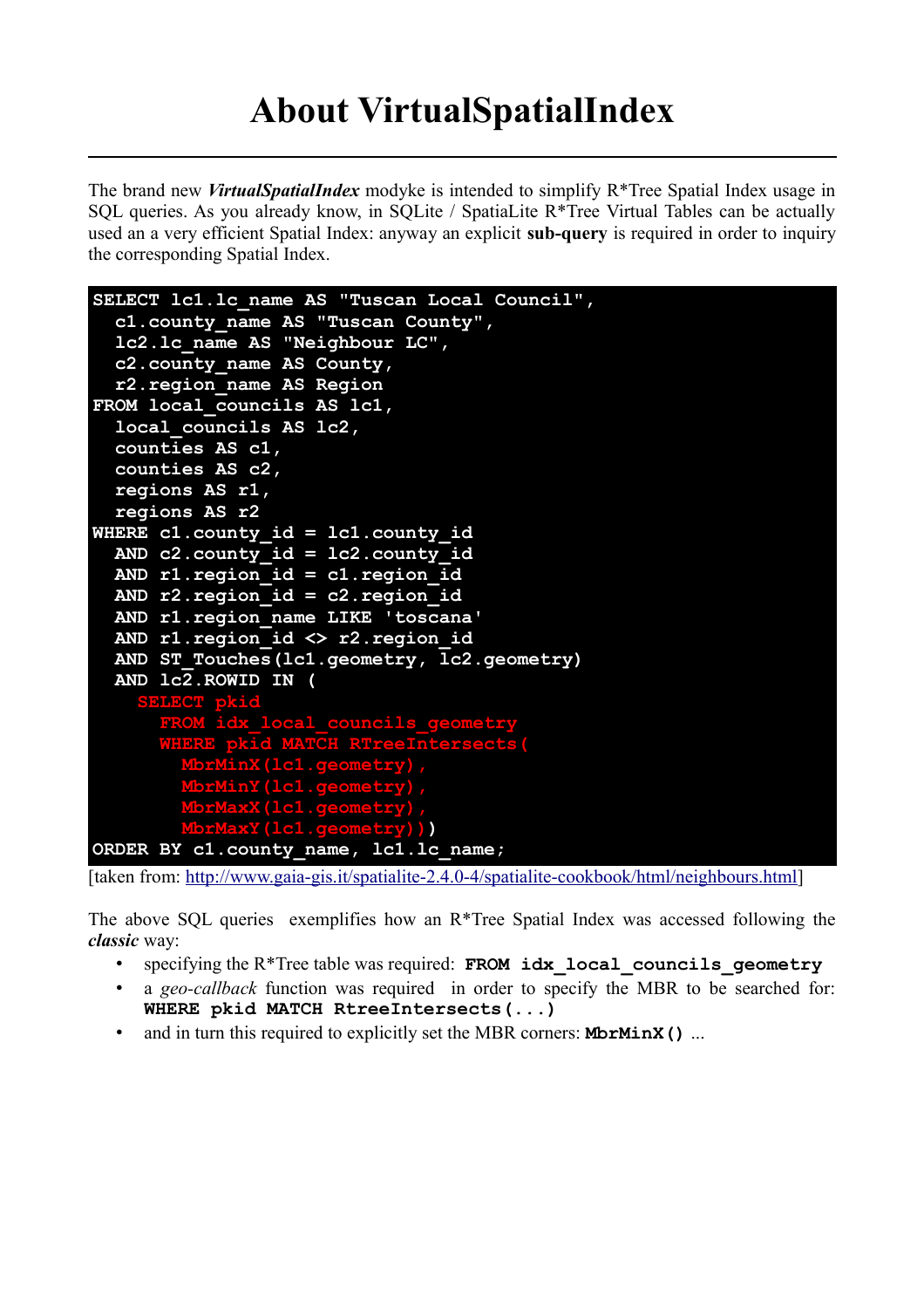Using *VirtualSpatialIndex* adds some *syntactic sugar* to all this:

```
SELECT lc1.lc_name AS "Tuscan Local Council",
   c1.county_name AS "Tuscan County",
   lc2.lc_name AS "Neighbour LC",
   c2.county_name AS County,
  r2.region_name AS Region
FROM local_councils AS lc1,
   local_councils AS lc2
JOIN counties AS c1
   ON (c1.county_id = lc1.county_id)
JOIN counties AS c2
   ON (c2.county_id = lc2.county_id)
JOIN regions AS r1
   ON (r1.region_id = c1.region_id)
JOIN regions AS r2
   ON (r2.region_id = c2.region_id)
WHERE r1.region_name LIKE 'toscana'
   AND r1.region_id <> r2.region_id
   AND ST_Touches(lc1.geometry, lc2.geometry)
   AND lc2.ROWID IN (
     SELECT ROWID
     FROM SpatialIndex
    WHERE f table name = 'local councils'
       AND search_frame = lc1.geometry)
ORDER BY c1.county_name, lc1.lc_name;
```
This one is exactly the same query as above: but using *VirtualSpatialIndex* now we are allowed using a simpler (and clearer) syntax.

Some useful explanations:

- **SpatialIndex** is a **Virtual Table** implementing the *VirtualSpatialIndex* logic
- every new DB created by *libspatialite-RC5b* automatically includes the **SpatialIndex** table immediately after creation.
- anyway, you can explicitly create this table on any already existing DB simply typing: ◦ **CREATE VIRTUAL TABLE SpatialIndex USING VirtualSpatialIndex();**

The **SpatialIndex** table contains the following columns:

- **f\_table\_name**, **f\_geometry\_column**:
	- exactly the same as in **geometry\_columns**; they are used so to identify the required Geometry **table.column** and the corresponding R\*Tree (if any).
- **search\_mbr**:
	- corresponding to any arbitrary Geometry: this is used so to set the MBR to be searched within the R\*Tree [*Intersects* mode is assumed anyway].

According to **VirtualSpatialIndex** internal logic, **f\_table\_name**, **f\_geometry\_column** and **search mbr** cannot be queried: if you'll attempt to do such a thing, you'll simply get back **NULL** values. You can query a ROWID value instead (corresponding to any matching ROWID withing the R\*Tree)

Anyway you can set f table name, f geometry column and search mbr values as required and appropriate into the **WHERE** clause.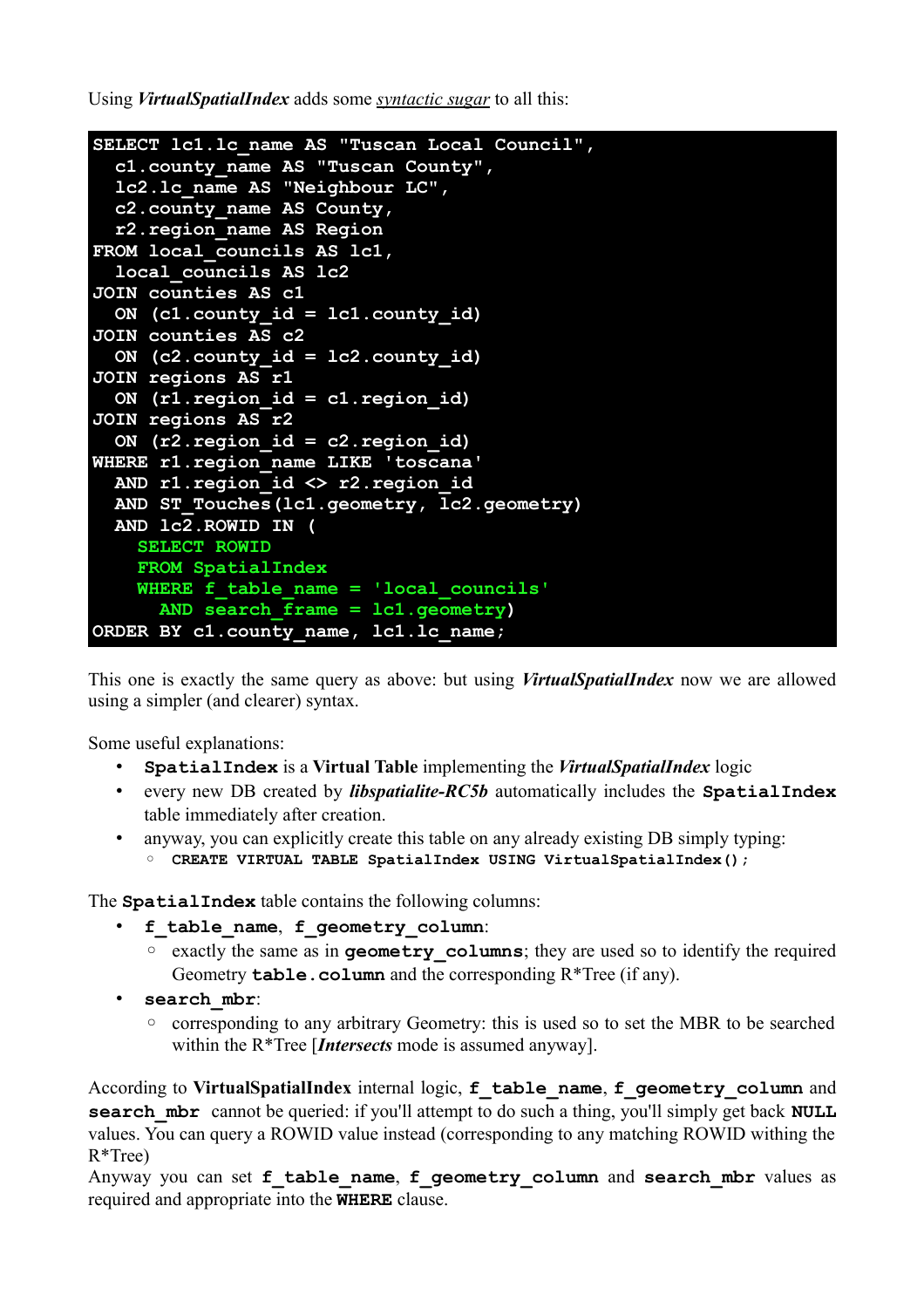```
SELECT ROWID
FROM SpatialIndex
WHERE f_table_name = 'local_councils' 
   AND f_geometry_column = 'geometry'
  AND search_frame = lc1.geometry;
```
this one is a *fully qualified VirtualSpatialIndex* query; and is processed as follows:

- the *VirtualSpatialIndex* module will first check if an R\*Tree Spatial Index is defined for **local\_councils.geometry**
- if confirmed, then the corresponding  $R^*$ Tree will be queried using the imposed **search\_frame**
- and finally any matching **ROWID** will be returned into the ResultSet.

```
SELECT ROWID
FROM SpatialIndex
WHERE f_table_name = 'local_councils' 
  AND search_frame = lc1.geometry;
```
but in many cases you can set a partial *VirtualSpatialIndex* query as well:

- usually each table simply has an unique Geometry column.
- if this assumption is actually satisfied, there is no need at all to specify an explicit value corresponding to **f\_geometry\_column** simply because the *VirtualSpatialIndex* module can easily identify which Geometry column corresponds to the table you've already specified.

### **Some further examples**

```
SELECT lc1.lc_name AS "Local Council",
   c.county_name AS County,
   r.region_name AS Region
FROM local_councils AS lc1
JOIN counties AS c ON (
   c.county_id = lc1.county_id)
JOIN regions AS r ON (
   r.region_id = c.region_id)
LEFT JOIN local_councils AS lc2 ON (
   lc1.lc_id <> lc2.lc_id
   AND NOT ST_Disjoint(lc1.geometry, lc2.geometry)
   AND lc2.ROWID IN (
     SELECT ROWID 
     FROM SpatialIndex
     WHERE f_table_name = 'local_councils'
       AND search_frame = lc1.geometry))
GROUP BY lc1.lc_id
HAVING Count (lc2.1c id) = 0ORDER BY lc1.lc_name;
```
[please see: [http://www.gaia-gis.it/spatialite-2.4.0-4/spatialite-cookbook/html/islands.html\]](http://www.gaia-gis.it/spatialite-2.4.0-4/spatialite-cookbook/html/islands.html)